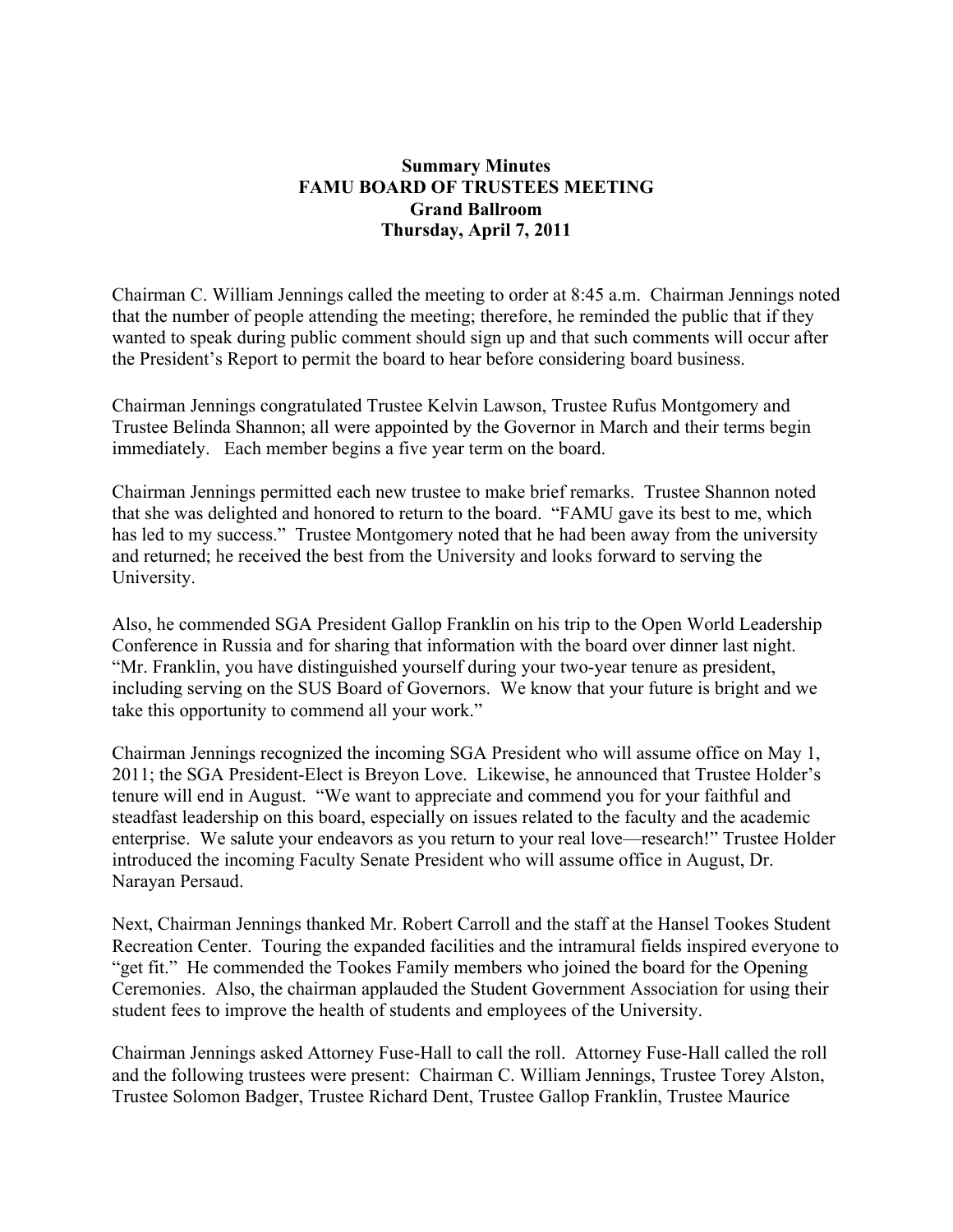Holder, Trustee Charles Langston, Trustee Kelvin Lawson (via telephone), Trustee Spurgeon McWilliams, Trustee Rufus Montgomery, Trustee Belinda Shannon, Trustee Marjorie Turnbull, and Trustee Karl White. A quorum was established.

Staff members present included President James H. Ammons, Provost Cynthia Hughes Harris, Vice President Teresa Hardee, Attorney Shira Thomas, Attorney David Self, and Attorney Rosalind Fuse-Hall, Vice President Charles O'Duor, Interim Vice President William Hudson, Jr. and Interim Vice President Sharon Saunders.

Chairman Jennings sought a motion to approve the minutes for February 10, 2011, and March 3, 2011. Trustee Langston moved approval of both sets of minutes and it was seconded by Trustee Badger. The motion carried.

Chairman Jennings announced yesterday, there was a vacancy in the position of Vice Chair. He opened the floor for nominations to fill this unexpired term of vice chair. He reminded the board that the election of officers will occur at the August  $4<sup>th</sup>$  meeting in accordance with the bylaws.

Trustee Maurice Holder nominated that Trustee Dent serve as the Vice Chairman of the board. Trustee Holder moved that the nominations be closed; the motion was seconded properly and it carried. Chairman Jennings asked for a vote to elect Trustee Richard Dent as the Vice Chairman of the board. The board voted unanimously to elect Trustee Dent as the Vice Chairman of the board. Trustee Dent appreciated the confidence of the board for him to serve in this capacity.

# **PRESIDENT'S REPORT**

Chairman Jennings recognized President Ammons for his report. President Ammons saluted Trustee Holder and Franklin for their service to the University. He also recognized Vice President Carla Willis and noted that she will leave the University and begin working in Ohio. Next, the President Report introduced the:

- CFO of the Foundation, Ms. Angela Poole
- New Registrar, Ms. Agatha Onwunli

Further, President Ammons outlined the components of the University's restructuring/reinvestment plan entitled, "Excellence in a New Era: Developing the Millennial FAMUan." The plan's goals are to:

- Strengthen academic programs and academic structure while contending with fiscal constraints;
- Increase academic and administrative efficiencies and productivity; and
- Reinvest in focused areas of strength.

Upon a review of the academic programs, 24 programs will be affected. In programs that are closed, faculty members are not immediately impacted because most programs will need 1-2 years to "teach out" those majors with more than 60 hours in the major. Also, the president outlined the reorganized academic structure of the University. Further, the President noted the University's commitment to academic success to assist the transition of students from high school through their sophomore year of college via the Academic Success Institute (ASI).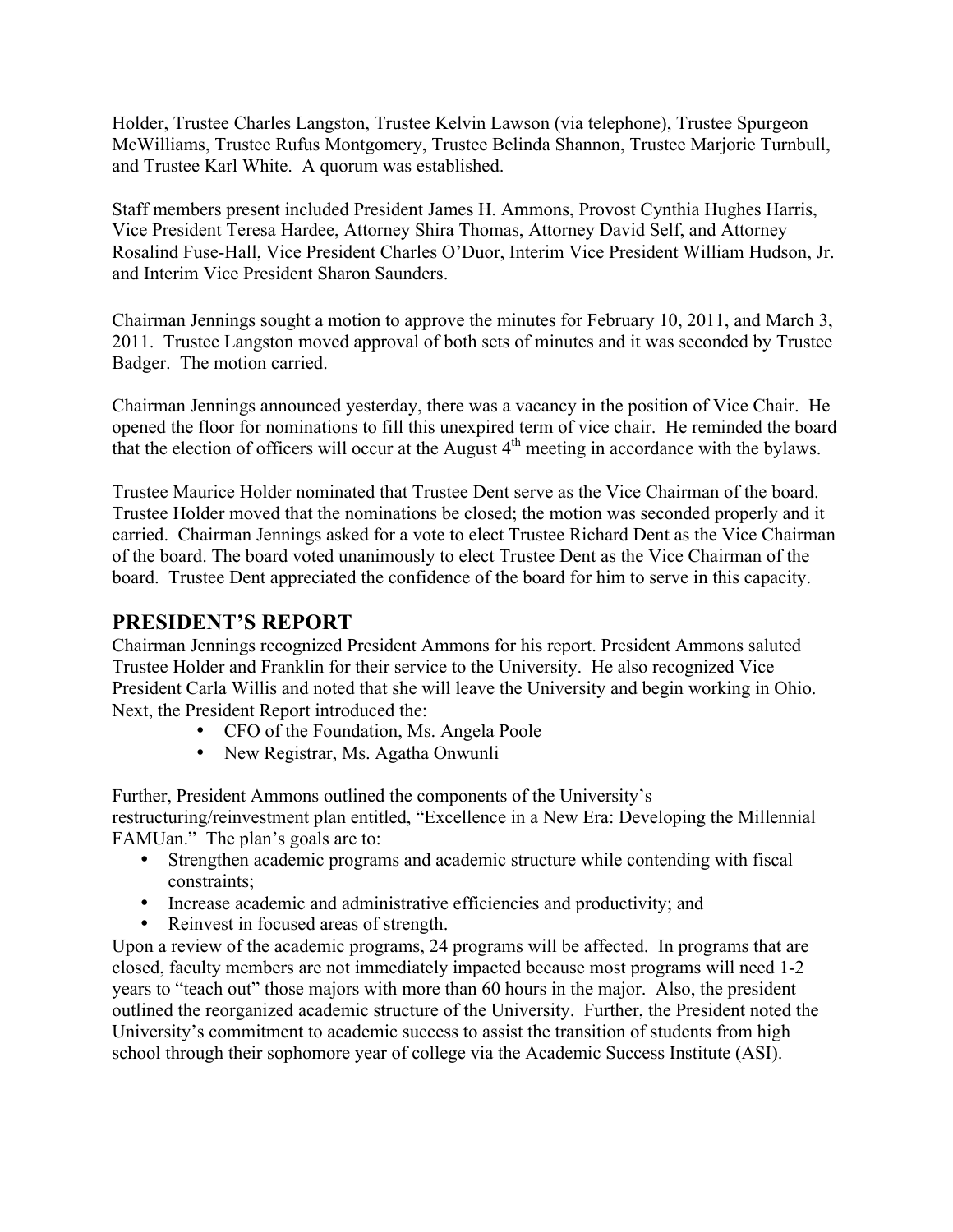Moreover, there was a review of the administrative processes to leverage technology for repeatable business processes. The creation of the Administrative Support Assistance Program (ASAP) will permit the University to operate more effectively and efficiently. The next steps include reducing the operating budget by 15%; generating revenue by increasing tuition; and using any cost savings to reinvest in critical areas.

Chairman Jennings thanked President Ammons, CFO Hardee and Provost Hughes Harris. They have maneuvered the University through some difficult times; but, this plan clearly outlines a path for the future with a leaner; but, more efficient operation.

The Chairman noted that, "Over the past two years the University's budget has been reduced by \$38 million. Adjustments and changes have to occur or we could lose the quality of the academic programs. Many of us take great pride in this University; therefore, the board wuld like to hear from the public on the future of the University. In order to permit several people to speak and to maintain order, we will ask everyone to limit their comments to three (3) minutes. If you are part of a group, please select a spokesperson." Attorney Fuse-Hall called each person and signaled when time expired. Twenty-five (25) members of the public spoke regarding the University's restructuring plan.

Following the public comment, Chairman Jennings thanked everyone for their thoughtful comments. President Ammons echoed the chairman's sentiments. He noted that the campus participation and comments will be considered because shared governance is very important. The President noted that the importance of globalization to modern education will lead to consideration foreign languages offerings. He thanked everyone for being a part of the process.

Following the public comments, several trustees commented:

- Trustee Franklin: With all the budget cuts, we risk lowering the quality; therefore, hard decisions have to be made. It is important to look at the teach-out process and to look at the points mentioned during the public comments, "I believe deep in my heart" that we make cuts so we can reinvest. The board has to work in the best interest for the long term because in 20 years, "we will ask what's the value of my degree?" I will vote in the affirmative.
- Vice Chair Dent: I am compelled to comment on the comment "that it's only about the numbers." I echo Trustee Franklin's comments. These deliberations were not taken lightly. "Personally, I'm focused on the future." What we heard today is that we have the appropriate balance between today and the future. Yet, we can't overly burden those that remain and we need to make the appropriate transition.
- Trustee McWilliams: Once I gave a speech at FAMU and I spoke about the dangers of labeling children too early; now we're talking about the School Psychology program. "I'm glad to hear the President to say that there will be on-going review.
- Trustee Turnbull: I appreciated the comments; they were wise and well-said. This process is not written in stone; it's an on-going discussion. "We'll receive comments, especially about ways of developing the "Millennial FAMUan." She noted that we must position our students and encourage the community to embrace the University.
- Trustee Lawson: He thanked the staff for accommodating him to participate via teleconference. He supports the plan; but, he noted that he was glad to hear that we heard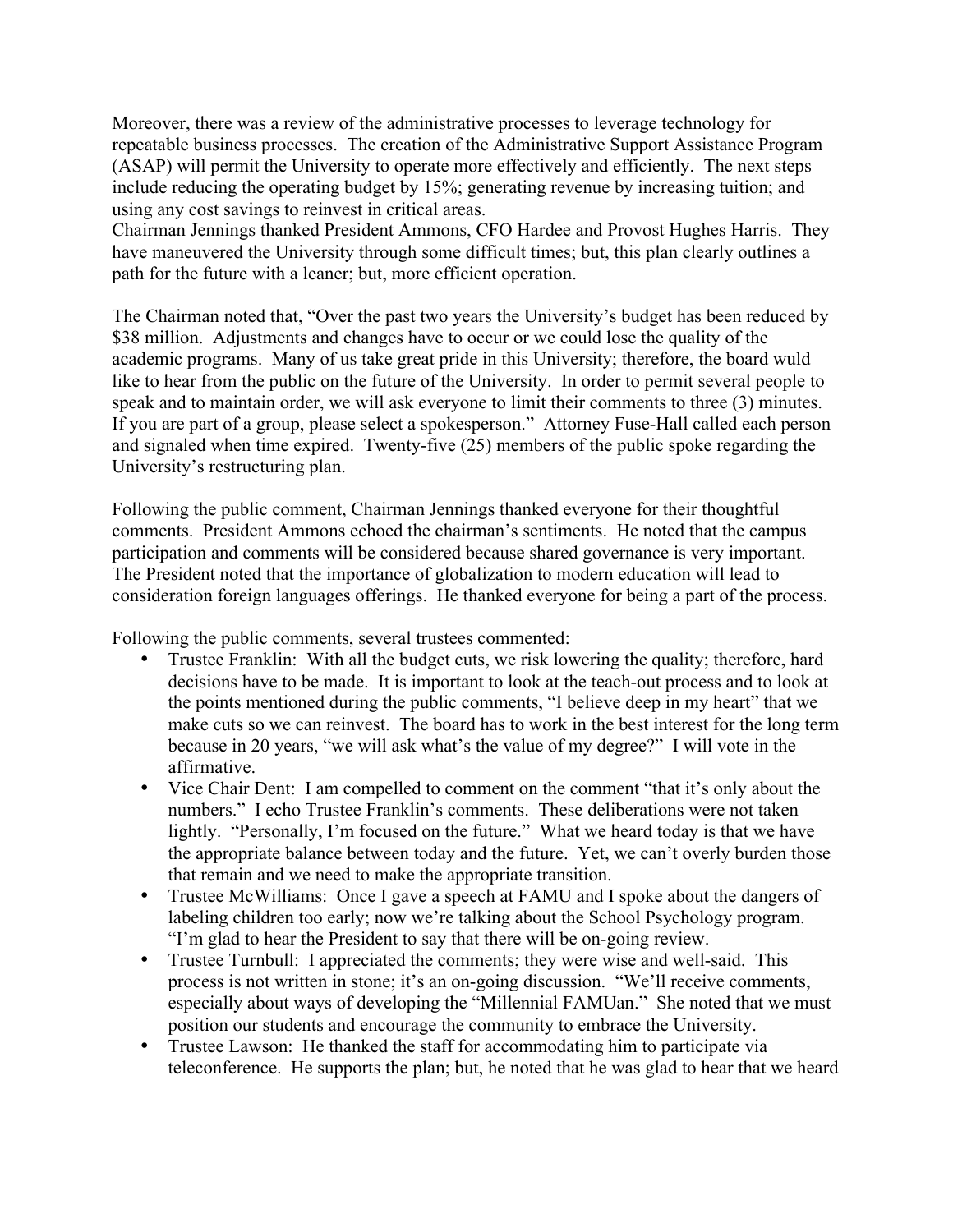from those impacted. We need to create a performance based method of compensating staff.

- Trustee Franklin: In response to the comment about accountability, he noted that fault can be assigned to everyone; that's why we must feel compelled to ensure that accountability measures exits.
- Trustee Langston: He supported the plan and heard all the thoughtful comments.
- Chairman Jennings: In response to the comment that the board does not care about students; "that's not true." We have to provide a vision because we've lost \$36 million from the budget in recent years. "It's not our role to execute the plan; it is our role to see quality results. We need a method to monitor what's going on."
- Vice Chairman Dent: We have to identify qualitative models. Each committee chair to work with staff to identify 3-4 items for addressing key issues facing the University. "We need something similar to a balanced scorecard to ensure that we are moving in the right direction. I've asked Ms. Fuse-Hall to get us ready for a workshop in June or July to address this concern."
- Trustee Franklin: I echo the need for such a rubric.

Following the board's comments, the chairman relinquished the gavel to the Vice Chair because he was not feeling well. The vice chairman began the Committee Reports.

### **BUDGET AND FINANCE**

Vice Chairman Dent presented the budget and finance items. The Budget and Finance Committee had two (2) action items and two (2) informational items to report.

The Committee heard from Vice President Hardee who presented the request for the University to implement a four-day work week schedule for the period beginning Friday, May 13, 2011, through Thursday, August 18, 2011. During this period, employees will work four 10-hour days Monday through Thursday. The university's daily hours of operation will be from 7:30 a.m. until 6:00 p.m. Exceptions to this four day schedule will include the following areas: the Police Department, University Housing, the Student Health Clinic, New Beginnings Childcare Center, and buildings with research activities.

#### **Trustee Dent moved that the Board of Trustees approve the four-day work schedule. The motion was seconded by Trustee Franklin and the motion carried.**

Next the Committee heard from President Ammons who presented the Restructuring/Reinvestment Plan entitled "Excellence in a New Era: Developing the Millennial FAMUan." Since 2007, the university's budget has been reduced by approximately \$36 million. In preparation for another legislative reduction for the 2011-12 fiscal year and the impending loss of the federal stimulus funds, the board sought a multi-year plan that will dramatically change the landscape of the University's academic structure and improve the business operations of the University.

However, after a lengthy discussion, the Budget and Finance Committee deferred action on this item subject to the Board's desire to hear public comments at the full Board Meeting. After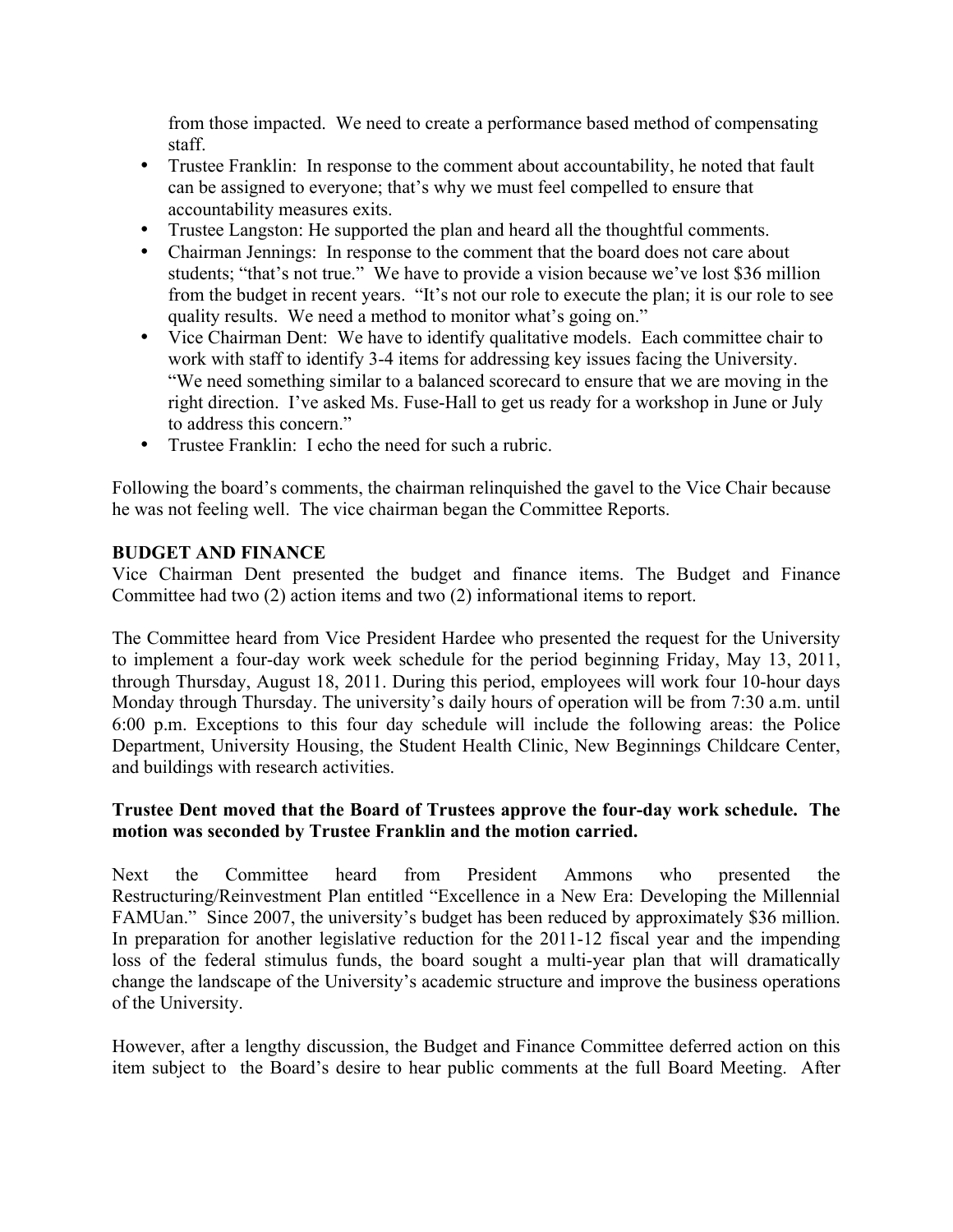hearing from various stakeholders and at the same time contending with the current fiscal reductions, the Budget and Finance Committee has accepted the presented plan.

The Budget and Finance Committee members concurs with the President that FAMU invest or re-invest in activities that will strengthen the success of each student, increase their visibility of and access to technology, and provide competitive salaries and incentives for retaining and attracting talented faculty and staff. So it is the President's and Board of Trustees' agreement that we reduce the state appropriated budget by 10%. This does not include the reduction of stimulus funding which will automatically be reduced at the end of this fiscal year by approximately \$8.4 million. In addition, any net savings that result from the difference between the legislatively required reduction and the 10% FAMU reduction will be used to invest in three initiatives: (1) the Academic Success Initiative, (2) technology enhancements, and (3) competitive salaries for faculty and staff.

The Academic Success Initiative will coordinate work with freshmen and sophomore students to: (a) monitor and support students from matriculation through graduation (and hopefully, within 4 years), (b) have upperclassmen serve as role models and peer mentors, and (c) have flexible hours for student assistance and other support activities.

Technology enhancements include not only the leveraging of technology for the business operations unit; but also, the stability of our technology infrastructure and automation of our student services (to include the Registrar's Office, the Financial Aid Office, the Admissions Office and the Student Accounts Office). These actions should underscore the board's commitment to providing excellent customer service. In addition, we will commit to having the best computer labs, smart classrooms, and applications to assist our students with regard to the University's commitment.

Lastly, the University will commission a study that will develop strategies to bring the faculty and staff within 80% of the national average for salaries.

**Trustee Dent moved that the Board of Trustees approve the restructuring plan that is based upon a mandatory 10% reduction, with the net savings applied to the establishment of an Academic Success Institute, investment in technology enhancements, and providing competitive salaries and incentives for retaining and attracting talented faculty and staff for the fiscal year 2011-12. Trustee White seconded the motion and it carried.**

Next, Trustee Dent presented the informational items. The Committee heard from Vice President Hardee, who provided an update on the results of the latest revenue estimating conference for General Revenue which denoted an expected \$3.6 billion deficit for the State of Florida for 2011-12. She also presented the revenue conference estimation regarding PECO funding. For 2011-12, PECO dollars are expected to be zero for facility funding. She also presented a preliminary summary of the House and Senate's budget recommendations for FY 2011-12.

### **ACADEMIC AFFAIRS**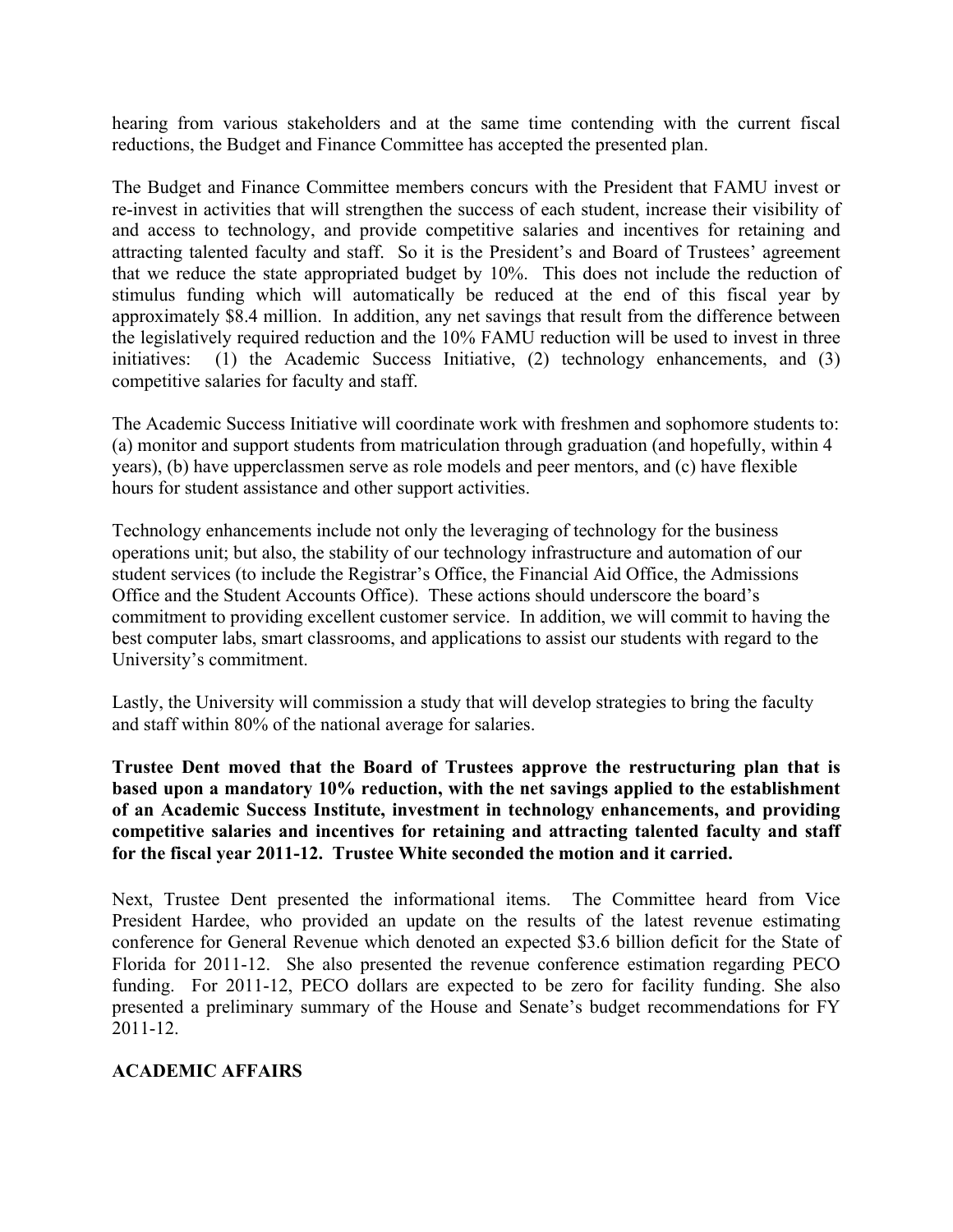The vice chairman recognized Trustee Solomon Badger for the committee report. The Committee has four (4) action items and two (2) informational items.

The Committee heard from Provost Hughes Harris and Attorney McKnight regarding approval of the contractual agreement with HBCUsOnline (TJOE) as the Distance Education service provider. This contract outlined the services that would be provided, compensation for services, and academic program information. It also designated project managers for the implementation of the distance education plan. The Academic Affair Committee recommends approval of the contractual agreement with HBCUsOnline.

Trustee Badger moved that the Board of Trustees approve the contract with HBCUsOnline (TJOE). The motion was seconded by Trustee Alston and it carried.

Trustee Alston expressed that he was glad the board was moving on this item and will move the University forward.

The committee heard from Provost Hughes Harris presented the twelve (12) faculty members that were nominated for tenure. Prior to submission to the Board, these applications were reviewed by the departments, the colleges/schools, the University Tenure and Promotion Committee, Provost Hughes Harris and President Ammons.

The Academic Affair Committee recommends approval of the tenure nominees.

#### **Trustee Badger moved that the Board of Trustees approve the twelve (12) faculty members nominated for tenure. The motion was seconded by Trustee Holder and it carried.**

Next, the University Registrar, Dr. Agatha Onwunli, presented the proposed academic calendar for 2011-2012. The beginning and ending dates of each semester, the holidays, and the breaks have been agreed upon by the Calendar Committee, which includes representatives from Florida A&M University, Florida State University, and Tallahassee Community College. The Calendar Committee meets annually to coordinate the calendars of the three educational institutions in Tallahassee. The Academic Affair Committee recommends approval of the proposed 2011-2012 academic calendar.

#### **Trustee Badger moved that the Board of Trustees approve the proposed 2011-2012 academic calendar. The motion was seconded by Trustee Alston and it carried.**

The final action item is the approval of honorary doctorate degrees for Ms. T'Keyah Kemah, Mrs. Lisa Jackson, and Mr. Melvin Triplett. This action is supported by the Faculty Senate, President James H. Ammons, and Provost Hughes Harris.

The Academic Affairs Committee recommends approval of honorary doctorate degrees for Ms. T'Keyah Kemah, Mrs. Lisa Jackson, and Mr. Melvin Triplett. This action is supported by the Faculty Senate, President Ammons and Provost Hughes Harris.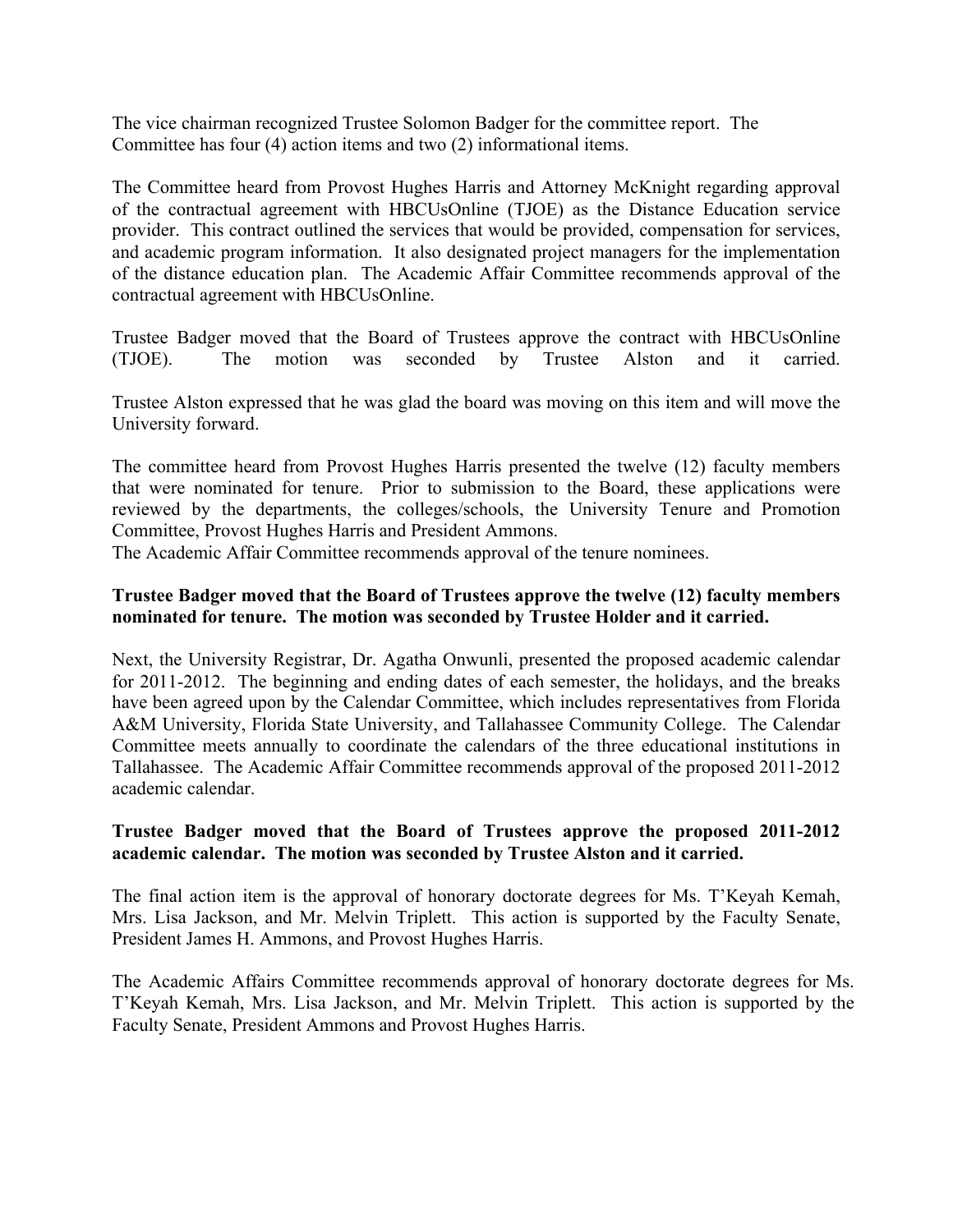### **Trustee Badger moved that the Board of Trustees approve the conferral of honorary doctorate degrees upon Ms. T'Keyah Kemah, Mrs. Lisa Jackson, and Mr. Melvin Triplett. The motion was seconded by Trustee Holder and it carried.**

The committee discussed two information items. First, Provost Hughes Harris presented information regarding the Board of Governors program review. The Board of Governors reviewed the productivity of current academic programs at all universities in the SUS to determine if the programs were still viable, given the fiscal constraints. Each university was then asked to consider terminating the programs, or provide a justification why a program should continue, and if so, provide a plan for increasing the productivity or decreasing the cost significantly by collaborating with another University. The Board of Governors identified fiftyeight (58) programs at FAMU that did not meet the threshold requirements for productivity, based on graduation rates of the programs over the past five years. The University will provide a response to the Board of Governors and submit it as part of the University's work plan.

Next, Provost Hughes Harris informed the Board that the University will have summer school this year; however, it will not offer as many courses as it normally does. Summer session "B", which starts at the end of June, will primarily focus on incoming freshmen. The University will offer graduate courses, internships, and thesis courses to ensure timely graduation. Because of the limited course offerings this summer, the "last 30 hours rule" will be waived, so that students' projected graduation dates are not negatively impacted. Students are also being allowed to attend other institutions as transients. The University will primarily use twelve month faculty to teach during the summer. Then it will offer employment to 9-month faculty and then to adjuncts. Currently, courses are available and students are registering.

# **AUDIT COMMITTEE**

Next, Vice Chairman Dent recognized Trustee White to provide the Audit Committee Report. The Committee heard a presentation from Vice President O'Duor, who provided an update on the 2009-10 financial audit. He stated that on February 22, 2011, the State Auditor General released the Financial Audit Report of Florida A&M University for the fiscal year ended June 30, 2010. The report reflected an unqualified opinion and no findings. The clean audit is an exceptional achievement, particularly by Vice President Teresa Hardee, her financial team, and the Division of Administrative and Financial Services; and other divisions, especially those offices related to financial operations.

Additionally, Vice President O'Duor presented an update on the return of undisbursed loan funds for the fiscal year ended June 30, 2010. He stated that Title IV of the Higher Education Act of 1965 requires that undisbursed Federal Family Education Loan funds be returned to the lenders. He added that personnel in the Office of Student Financial Aid and Scholarships made appropriate adjustments on the outstanding undisbursed student loan balances returned the funds to the lenders.

Also, as part of the scheduled work in the University Audit Plan for 2010-11, the Division conducted an audit of the Purchasing Card Program. The audit disclosed that agreements with card holders are updated, purchasing limits are established, reconciliations are being completed, and revised procedures have been provided to card holders. Additionally, there are consequences for violations of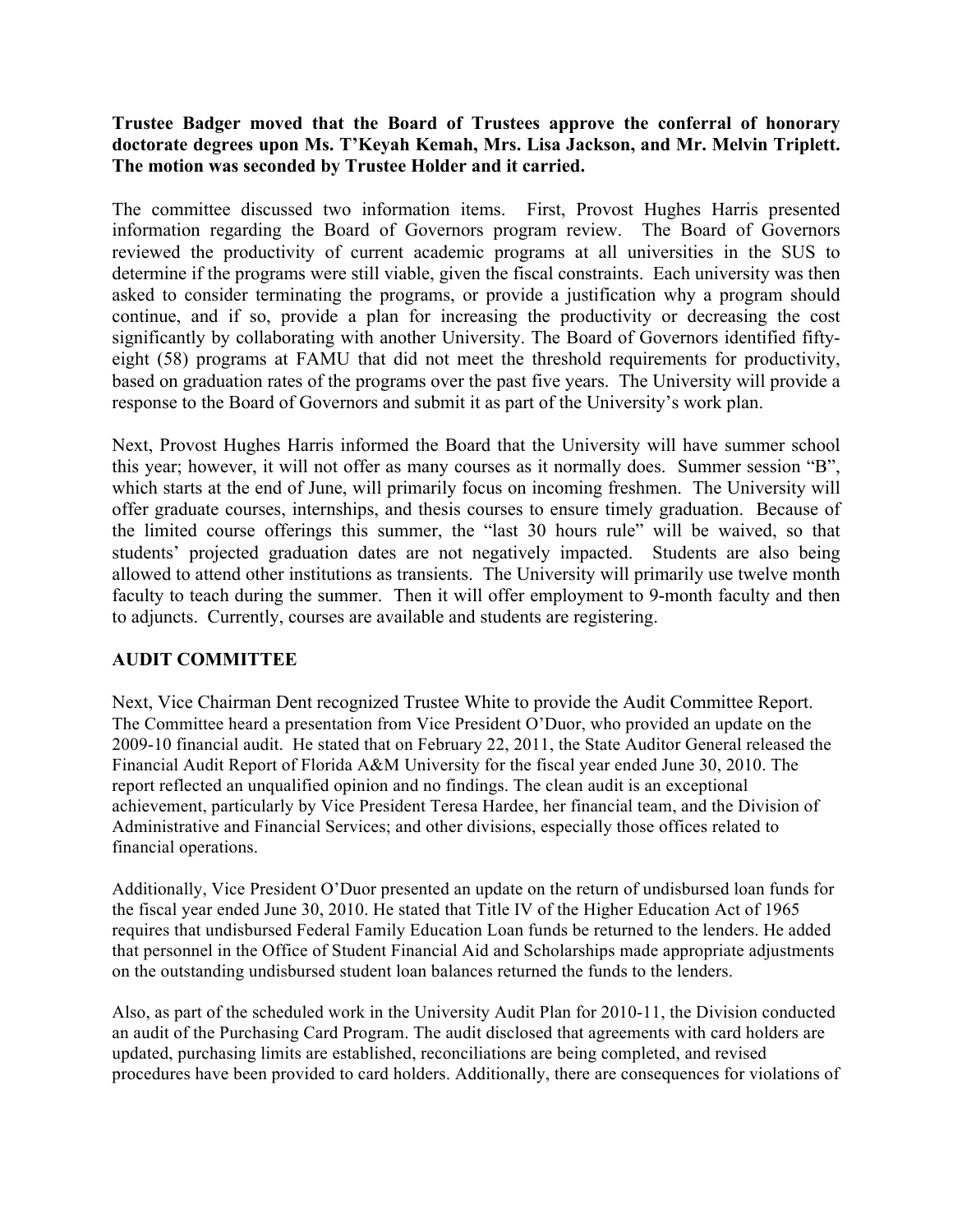the purchasing card policy, including revocation of the cards and disciplinary action up to termination.

The Committee heard that the staff conducted an audit of University bank reconciliations. The results of the audit disclosed that bank reconciliations ware prepared accurately, adequately documented, as well as were reviewed and approved timely.

The Division presented information to the Committee regarding the review of revenue collections within Parking Services. The Audit included collections 1) for the purchase of decals in order to park motor vehicles at University controlled parking areas, and 2) for payments for citations issued for parking violations. The objectives of the audit were to determine whether revenue collections were properly classified, recorded, and deposited in accordance with University procedures; and internal control over cash collections is adequate. The audit disclosed that revenue collections are recorded and reconciled timely and internal controls have been implemented to safeguard cash receipts.

Additionally, in accordance with Board of Trustees Policy 2005-16(2), Internal Audits, the Division conducted an audit pertaining to revenue collections from four (4) home football games during the 2010 football season. The review disclosed that the Department of Athletics followed University procedures for collecting, classifying, recording, and depositing cash receipts.

Further, in accordance with the same policy, Vice President O'Duor shared with the Committee that the Division reviewed the contracts for football classics and guarantees for football and basketball games. The review disclosed that the Department of Athletics followed the University procedures for collecting, classifying, recording, and depositing the receipts.

Also, in accordance with Regulation 10.131, Employee Background Screening and Fingerprinting, the Division conducted a review of security checks and screening on job candidates to whom an offer of employment has been extended for positions of special trust or responsibility or positions located in sensitive areas. The review disclosed that background screening and fingerprinting were conducted on new employees in accordance with the regulation.

In addition, as part of the scheduled work, the Division conducted a review of the controls for grade changes. The results of the review revealed that adequate internal controls are maintained, continual monitoring of the system data is performed, and safeguards are adequate and operating as designed.

Furthermore, pursuant to Section 1009.24(16), Florida Statutes, the University established a tuition differential for undergraduate courses to promote improvements in the quality of undergraduate education and provide need-based financial aid. The results of the review disclosed no instances of noncompliance with the provisions of the regulation.

The Committee heard that in accordance with Section 1009.24(13)(s), Florida Statutes, the University Board of Trustees established a technology fee of up to five percent (5%) of the tuition per credit hour, beginning with the fall term of 2009-10 academic year. The revenues from the fee are used to enhance instructional technology resources for students and faculty. The results of the review disclosed that revenues from the technology fee are expended in accordance with the statute.

Finally, in accordance with University Regulation 4.105, Textbook Affordability, and as specified in Board of Governors Regulation 8.003, the University Board of Trustees established procedures to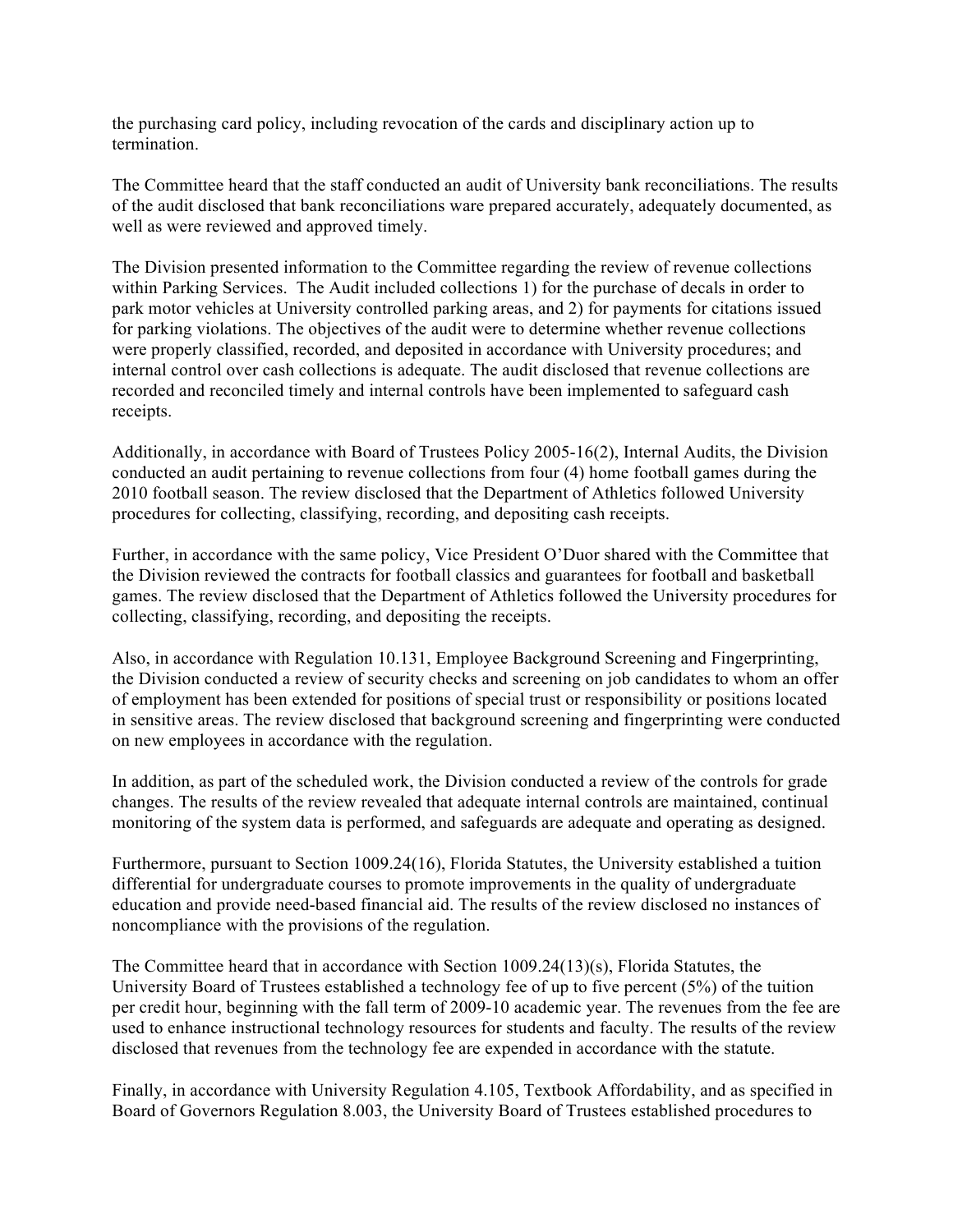minimize the cost of textbooks to students while maintaining the quality of instruction and academic freedom. The procedures include deadlines for textbook adoption and posting on the website prior to the first day of class, declaration of the value of changing to a new edition, and issuance of book vouchers. The review disclosed that textbooks adopted for each semester were posted on the University's website thirty (30) days prior to the first day of classes.

#### **TRUSTEE-STUDENT AFFAIRS**

The Vice Chairman asked Trustee Franklin to present the Trustee-Student Affairs Committee report, which had one (1) action item and several informational items.

Trustee Franklin noted that the current University Regulation requires that "All freshmen (first time in college students (FTIC)) and/or students with less than twelve (12) semester credit hours residing in excess of thirty-five (35) miles off the campus are required to live in University owned or operated residential facilities."

The revised statement should read: "All freshmen (first time in college students) and/or students with less than twelve (12) semester credit hours residing in excess of thirty-five (35) miles off the campus are required to live in University owned or operated residential facilities, *based on space availability."*

Currently, the University is unable to house all FTIC students in on-campus residential facilities. Therefore, this revision would allow for the deviation from the current regulation and reflect the facilities that are currently available for our students. The Committee recommends that the Board approve this change to become effective fall semester 2011.

**Trustee Franklin moved that the Board approve the amendments to Regulation 2.001 for notice and adoption after the expiration of the thirty (30) day period, provided there are no public comments, and in accordance with the Florida Board of Governors' Regulation Development Procedure. The motion was seconded properly and the motion carried.**

Next, Trustee Franklin, on behalf of the Student Government Association (SGA), presented the following:

- SGA Elections were held in February. The new Student Government Association president is Mr. Breyon Love, who has worked in SGA both freshmen and sophomore years as well as serving as SGA Vice President for 2010-11. The vice president is Mr. Troy Harris. The new Miss FAMU is Nakina Cromartie and the new Mr. FAMU is Frederick Johnson. We also have new Royal Court attendants and new senators. All of these new positions become effective May 1.
- He noted that America is a beautiful place because as he saw it the students in America can assemble freely; however, Russian students cannot to that.
- The next Florida Student Association meeting will occur on April 16, 2011, which will be a transitioning meeting. Elections for the new chair will be May 4, 2011.
- The "Rally in Tally" occurred when the students visited the capitol to discuss student issues.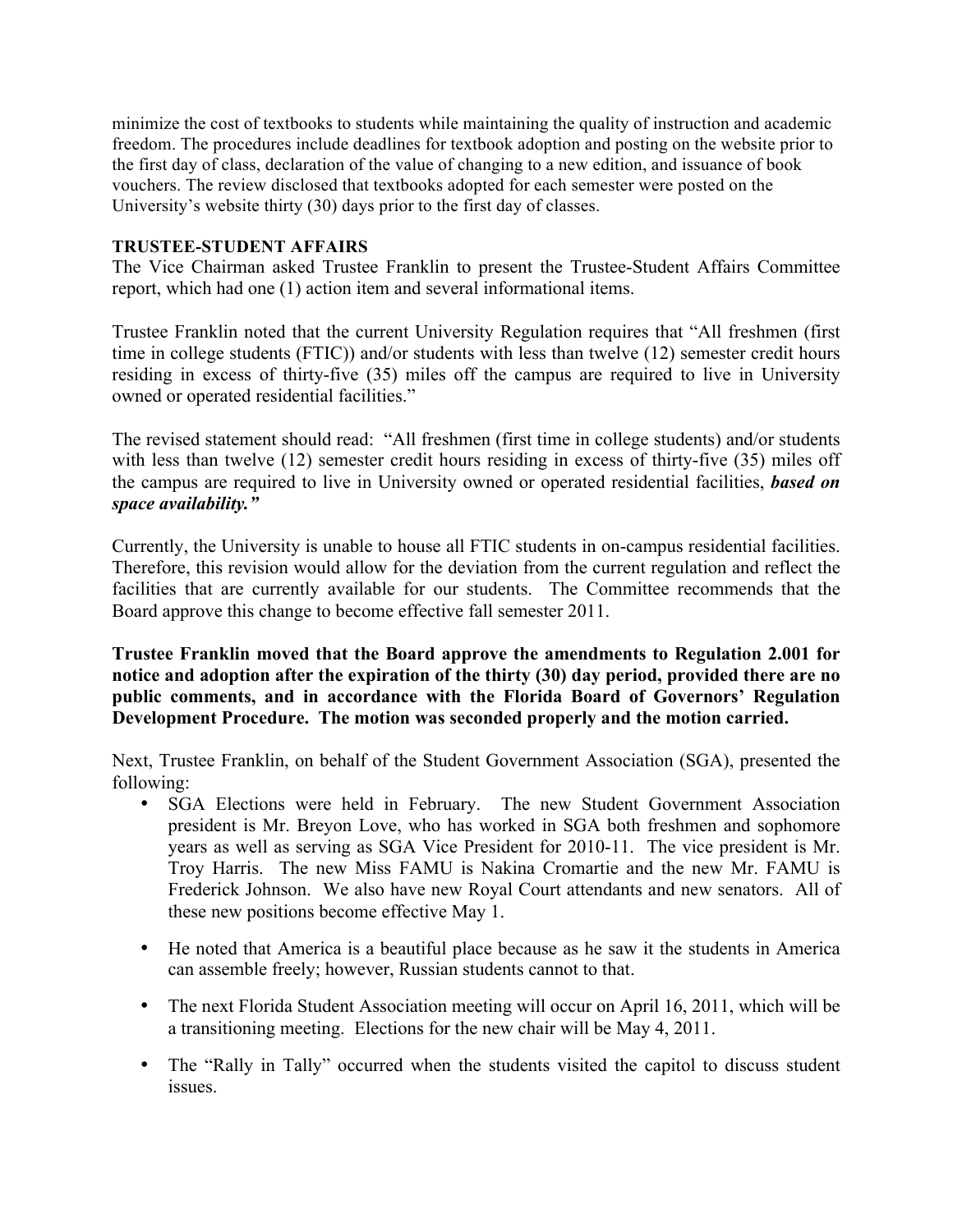- Added textbooks for the "tax-free" holiday that will occur in the fall.
- The University has worked with the Registrar's Office to create a TWITTER Page to assist with getting immediate information regarding newly opened sections of classes during registration.
- SGA assisted with the grand opening of Phases II and III of the Hansel E. Tookes Recreation Center Expansion. The project was conceived 20 years ago and has resulted in the current structure.
- On Monday, Student Government passed the budget for A&S fees, which passed and awaits the SGA President's signature or veto.

Further, the Committee heard from Interim Vice President William Hudson, who gave an update on activities within the Division of Student Affairs:

- A total of 1,986 students have been admitted for fall 2011. Of this number, 1,823 are first time in college students and 163 are transfer students.
- The average statistics for summer 2011 are:  $SAT 1355$ ;  $ACT 19.22$ ;  $GPA 3.0$
- The average statistics for fall 2011 are:  $SAT 1479$ ;  $ACT 21.17$ ; GPA 3.33
- During Spring Break, recruitment efforts occurred in conjunction with the President's The recruitment team visited The Villages, Leesburg, Winter Haven, St. Petersburg, Dunbar High School in Fort Myers, Gulf Coast High School in Naples, Coral Reef and Carol City High Schools in Miami. Scholarships totaling \$1,517,000 were offered during this trip. The University offered four (4) "Life Gets Better," scholarships, six (6) Distinguished Awards and 20 engineering scholarships. One (1) recipient was a  $10<sup>th</sup>$  grader, who is expected to have a patent real soon for her scientific discovery, and she is interested in of becoming "a mighty Rattler."

# **FACILITIES COMMITTEES**

Vice Chairman Dent recognized Trustee McWilliams to present the Facilities Planning Committee Report, which contained one (1) action item and three (3) informational updates.

The Committee reviewed a request for the naming of the FAMU Developmental Research School's High School building after the former principal, Mr. Matthew H. Estaras who served the school with great distinction. Mr. Estaras remains the principal with the longest tenure of service in the school's history.

**Trustee McWilliams moved that the Board approve the building that houses the new FAMU Developmental Research School's High School to bear the name of Matthew H. Estaras and that the original FAMU Developmental Research School maintain its name. Trustee Langston seconded the motion and it carried.**

The Committee received information regarding the status of legislative action on Public Education Capital Outlay (PECO) funding for fiscal year 2011-12. While no funding will be provided for bonded projects in FY 2011-2, currently the Senate Bill has an allocation of \$2.0